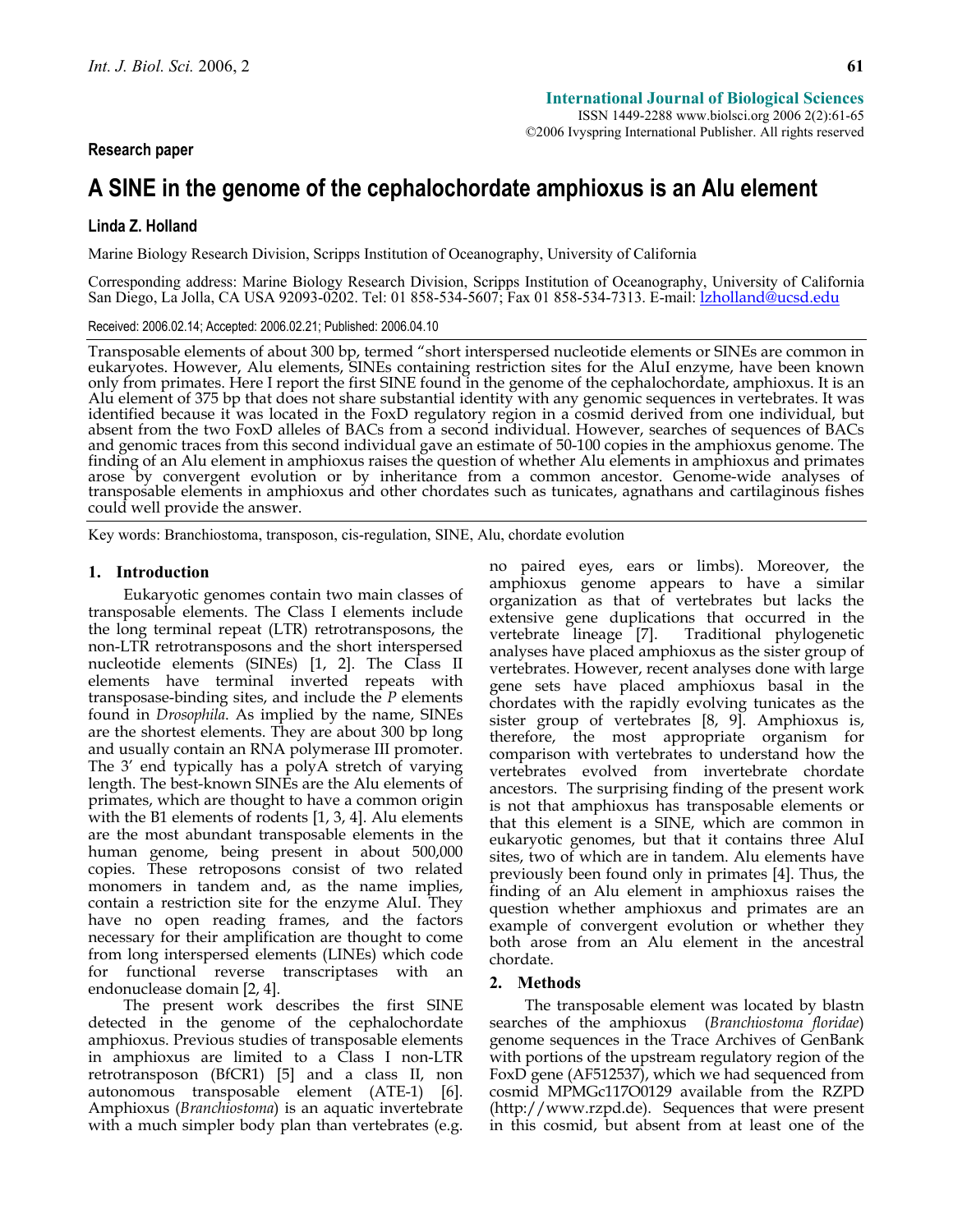FoxD alleles in the Trace Archives, were suspected transposable elements. Additional copies of this transposable element were located by blastn searches of amphioxus BAC clones deposited in GenBank. BAC clones are available from the BACPAC resources at http://bacpac.chori.org/.

## **3. Results and discussion**

We have previously identified a notochordspecific enhancer in the FoxD gene in amphioxus (*Branchiostoma floridae*) [10]. This enhancer encompassed 4.7 kb upstream of the ATG start codon and has several binding sites for the notochord marker *brachyury* as well as for Fox D itself, suggesting autoregulation. Subsequently, we determined that the 5' portion of this enhancer, which includes these binding sites, is essential for directing expression to the notochord [J-K. Yu, L.Z. Holland, unpubl.] However, just downstream of the FoxD binding sites are two sites for FoxA2 (HNF3β), which, like *brachyury*, is expressed in the notochord (Figure 1a). Therefore, it seemed likely that this region with the FoxA2 sites is also involved in directing notochordal expression. Surprisingly, blast searches of the amphioxus genome sequences in the Trace Archives of GenBank, which represent the two alleles of a single individual, revealed that both alleles lacked the region with the FoxA2 binding sites that corresponds to –1168 to –1543 upstream of the FoxD ATG start codon in the clone we previously sequenced, which was from a different individual (Figure 2). Moreover, we found this 375 bp region in numerous traces with flanking regions that did not correspond to the FoxD gene. An estimate would be 50-100 copies in the genome of the individual sequenced. Thus, this 375 bp sequence is clearly a SINE. Figure 1b compares this SINE with eight representative homologous SINEs found in the Trace Archives and in cosmid sequences, all of which are from the two alleles of the same individual. The first two of these eight SINES are located in cosmids containing respectively, the Tbx15/18/21 gene and the Pax1/9 gene. In the former, the SINE is 4200 bp upstream of the ATG start codon of Tbx15/18/21 and in the latter it is 40 kb upstream of the 5' end of Pax 1/9 and located within an intron of a hypothetical gene coding for a cyclic nucleotide-gated cation channel. The remaining SINEs in Figure 1 were contained in relatively short BAC end sequences and genomic traces, and therefore, their location relative to particular genes cannot be determined until the full genome sequence is available.

The amphioxus SINE has several characteristic features of SINEs in general and of primate Alu elements in particular, and I, therefore, term it the Amphi-Alu element. SINEs generally are about 300 bp long with a polyA tail of varying length and have similar, but not identical, left and right halves [11-13]. The insertion site is usually flanked by short direct repeats. SINEs typically have a region derived from tRNA that contains a consensus RNA polymerase promoter [14]. The amphioxus element is 375 bp long,

the polyA tail ranges from 1-13 bases (Figure 1b), and the right and left halves are 52% identical (Clustal W alignment). Most of the copies of this element have from one to three AluI sites, although they can be mutated (Figure 1b). Moreover, alignments with tRNA sequences from sea urchin available at http://lowelab.ucsc.edu/GtRNAdb/ reveal a high percentage of identities with a sea urchin tRNA for glutamine with an imperfect match for the RNA polymerase promoter "A" site and a nearly perfect one for the "B" site (Figure 3). As is typical for SINEs, deletions of portions of either the left arm or the right arm are common. One example of each is shown in Figure 1b. At the 5' end of the Alu element is a conserved repeat sequence GAATGAAT. Comparison with the alleles of FoxD lacking the Alu element (Figure 2). show that these repeats are within the Alu element and not in the flanking region. Such repeats are lacking at the 3' end of the Alu element and in the adjacent 3' flanking sequence. Figure 2 shows the insertion site in the FoxD gene for an allele lacking Amphi-Alu. The potential insertion site in is between 2<sup>"</sup>T" residues and is flanked by direct repeats of CTTTGTT. In the clones containing the Amphi-Alu element, there are direct repeats in the flanking regions of some clones (e.g. GTTTTATTG/GTTTCTTG for FoxD). However, direct repeats are not always present on either side of Amphi-Alu, raising the possibility, which can be tested when the full genome assembly is available, that some Amphi-Alu SINEs may be longer than the one in the AmphiFoxD allele shown in Figure 1 [10].

One unusual feature of Amphi-Alu is that the region with the highest identity to a tRNA is from base 199 to base 183, rather than at the 5' end [13] as is typical for SINEs. Although it is possible that Figure 1 depicts Amphi-Alu in the reverse orientation, this is not likely since a varying number of "A" residues were present in all clones at the end designated as the 3' end in Figure1b. Moreover, comparisons of the reverse strand of Amphi-Alu with tRNAs from a range of species, including sea urchin, had few matches. This raises the possibility that the Amphi-Alu SINE is a chimeric element, but it is puzzling that in either orientation, the putative RNA polymerase III sites are not near the ends of the element.

**Figure 1**. The Amphi-Alu SINE from the FoxD gene in an individual of *Branchiostoma floridae.* A. Schematic diagram of the upstream regulatory region showing the FoxD repeat region in cosmid MPMGc117O0129, which we have shown is essential for directing expression of FoxD to the notochord just upstream of the Amphi-Alu element, which is inserted into the FoxD gene at base – 1168 upstream of the ATG start codon. This element contains two binding sites for FoxA2 which is also expressed in the notochord, but as it is not present in two other FoxD alleles, it cannot be essential for notochord expression. B. Representative sequence variations of the Amphi-Alu SINE from the FoxD gene in cosmid MPMGc117O0129 and from six BAC clones and two genomic traces from the trace archive database (http://www.ncbi.nlm.nih.gov/Traces/trace.cgi?). All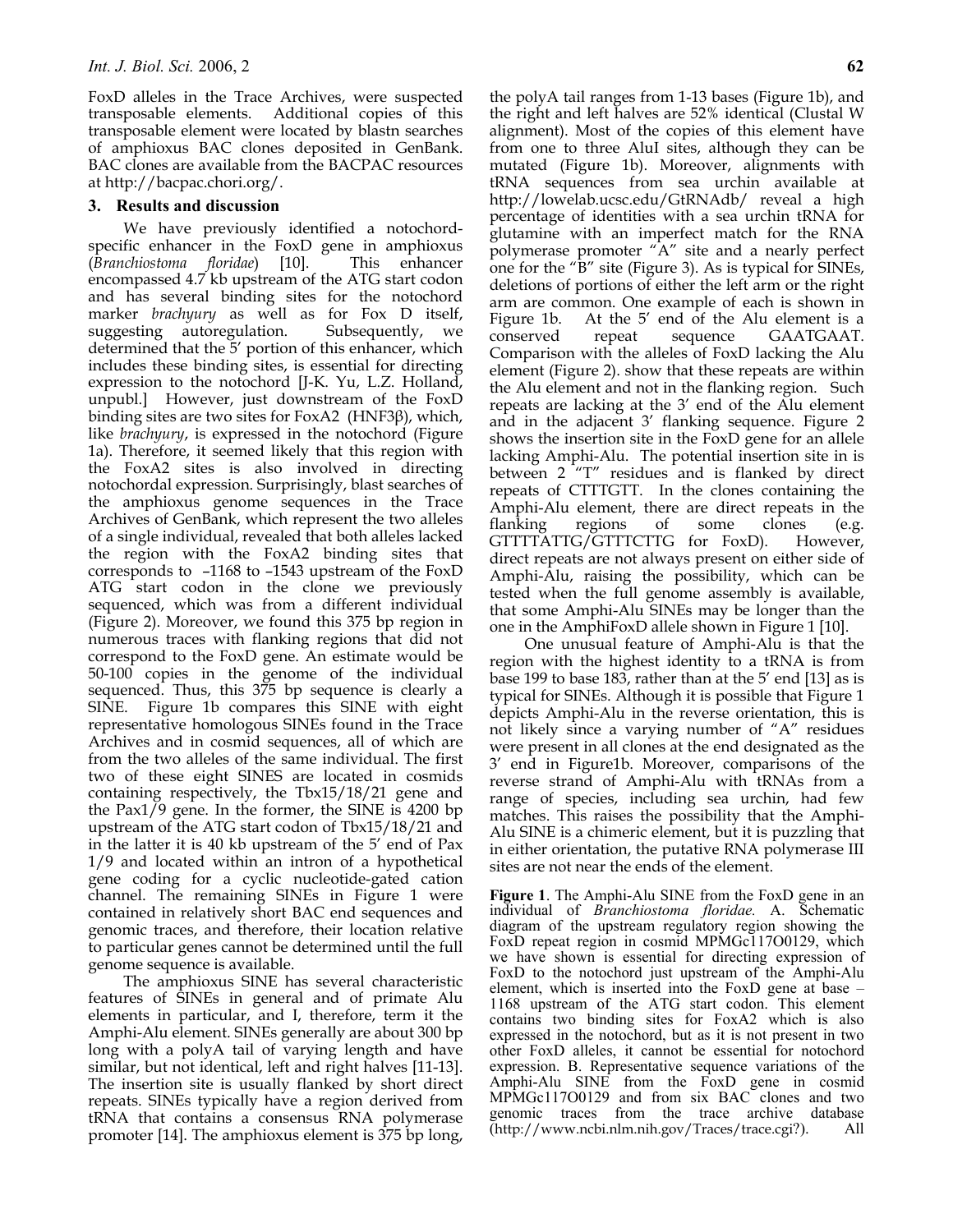eight sequences are from the same individual. The Amphi-Alu SINE in BAC CH302 63L21 is located in the presumed upstream regulatory region of the Tbx15/18/21 gene and that from CH302 119J21 within an intron of a hypothetical gene coding for a cyclic nucleotide gated cation channel. Since the other sequences are either from BAC end sequencing or shotgun sequencing, it is not possible as yet to determine if they are within regulatory regions of genes. The Amphi-Alu sequence is shown in the reverse orientation of its insertion into the FoxD locus to orient the polyA stretches as polyA tails (double-underlining). The 5' end of the Alu element is shown as 1, the Alu sites are shaded in grey, two regions corresponding to the binding sites for RNA polymerase on the tRNA-like region are underlined and the binding sites for FoxA2 are shown by thick lines over the sequence

Alu elements have previously been described only in primates [15], raising the question of whether Amphi-Alu and primate Alu elements are descended from a common ancestral Alu, or whether the presence of Alu sites in these two SINEs from primates and amphioxus represent convergent evolution. It has been argued that the FLA (free left arm) Alu family arose at the origin of mammals about 112 mya [15]. However, alignments of human Alu elements and Amphi-Alu do not reveal a high level of identity; in general, Amphi-Alu is not as GC rich as human Alu elements, and the most AT-rich region is not central as in human Alu elements but starts at base 290. Morover, human Alus and the related B1 elements of rodents have a 7SL RNA-related region [3, 13, 16], while Amphi-Alu is related to a tRNA for asparagine. Thus, since amphioxus and vertebrate lineages are estimated to have split about 520 mya, it seems more likely that the Alu sites in the amphioxus and mammalian Alu elements have arisen through convergent evolution. However, there are few descriptions transposable elements in basal vertebrates such as agnathans [17] or in tunicates [18], which recent phylogenetic analyses place as the

sister group to vertebrates, amphioxus being basal in the chordates [8, 9]. Alignments of a tunicate SINE (Cics-1), which lacks AluI sites, with Amphi-Alu

reveal only a few short regions of identity [18]. A



thorough study of transposable elements in amphioxus and these animals is critical for understanding the evolutionary history of Alu elements.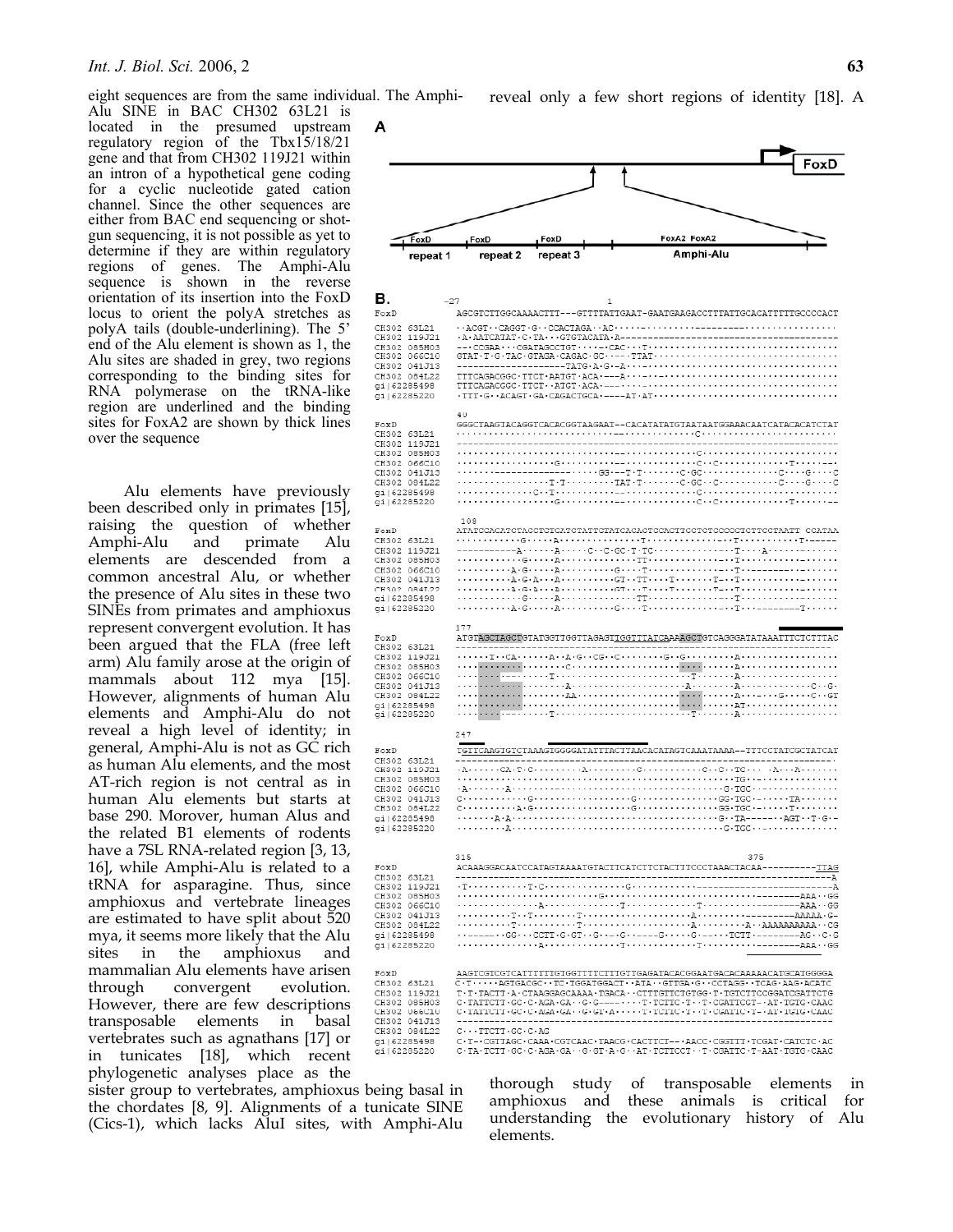In the three instances where complete cosmid or BAC sequences were available, the Amphi-Alu elements were located in likely regulatory DNA either upstream of the ATG start codon (*FoxD* and clone CH302 63L21) or within an intron (CH302 119J21). Human Alu elements within introns have been implicated in alternative splicing and exonization whereby part of the SINE is not spliced out of the mRNA and can cause frame shifts and gene inactivation [2, 19]. Moreover, whether in the upstream regulatory region or in an intron, SINEs may provide binding sites for transcription factors and thus influence gene regulation. The Amphi-Alu element has probable binding sites for FoxA2, which is normally expressed in the endoderm and notochord of amphioxus [20]. Its location in the FoxD gene just downstream of an important enhancer (Figure 1a), suggests that it might be contributing to regulation of the FoxD gene in the individuals that have it in the FoxD regulatory region. Alu elements have been implicated in regulation of many genes [21, 22]. To what extent such transposable elements might mediate evolution of cis-regulation in animals in nature is not known. However, it is certainly a possible mechanism for effecting large changes in cisregulation.

**Figure 2.** The AmphiFoxD genomic region lacking the Amphi-Alu SINE from a sequence in the Trace Archives of GenBank (gnl|ti|545126576 name:AFSA504495.g2). The site corresponding to the insertion site of the Amphi-Alu SINE in the FoxD gene in cosmid MPMGc117O0129 is shown by the arrowhead. Repeated sequenced flanking the insertion site are underlined.

| GGAGCCCATGGGTTCGCCCCTCCTCCACCCCAACACATCAGGTAAACATGCATAAAGGTGGGACACTGAAATTGTGAA       |
|--------------------------------------------------------------------------------------|
| CCCTAACAGTCATCTCAGGGAAAAAAACGGGACAAATTCGGAGCACATGCGGGAGTTAAGTAAACTGGAAAGAGGGAG       |
| GGTCCTTAAGAAAACAAGCAGCACAAGAAACCTCCTTCTGTGTAAGCAAAGACAAGGTGGTGTCATGGTGAAGTGTTG       |
| TAAGCACACGGGGAAACAGCTTAGCTTGCCCGTGCCAGATCACGTCTTGCCCGAACCCGACCCGGGGGGTGAGCAGGG       |
| GGAGGTACGGACAGCTGCCGCCCCCCTCCCCTTCCCTCACGTCCCCGGAGACGCGCAGACGCGAAGGTGGTGCTTGGCTTGAAG |
| AAATAGGTTTGTTTACTTCCTCCCATCTCCAACAAACAACAACAATCGATCATCGGTAAACATTTTGTTCTGGTTGA        |
|                                                                                      |
| AAAACTTTGTTTTATTTAGAAGTCGTCGTCATTTTTTGTGGTTTTCTTTGTTGAGATACACGGAATGACACAAAAACA       |
|                                                                                      |
| AAATACTAAAACATGGCCATCTGATGCCCATCGATGCAACG                                            |

**Figure 3.** Alignment of the sea urchin (*Strongylocentrotus purpuratus*) tRNA for asparagine and the corresponding region of the Amphi-Alu element. The regions with high identity to the A and B binding sites for RNA polymerase III are boxed.



In summary, the finding of an Alu element in the amphioxus genome that is present in the regulatory DNA of some, but not all, alleles of the FoxD gene and in the regulatory regions of other genes raises questions both about the evolution of SINEs in chordates and suggests that the insertion of such SINES into regulatory DNA could mediate evolution of cis-regulatory regions. There is some evidence for positive selection for such transposon-mediate changes in regulatory DNA [21, 22], and it may become evident with the sequencing of the genomes of more organisms like amphioxus with relatively short life cycles are sequenced to what extent such changes in regulatory DNA mediate large evolutionary changes.

#### **Acknowledgements**

This research was supported by grants to L.Z. H. from the National Science Foundation of the USA numbers IOB 0416292, IOB 0236171 and IOB 1111/0208138.

# **Conflict of interests**

The author has declared that no conflict of interest exists.

#### **References**

- 1. Kazazian HH. Mobile elements: drivers of genome evolution. Science 2004; 303:1626-1632.
- 2. Dewannieux M, Heidmann T. LINEs, SINEs and processed pseudogenes: parasitic strategies for genome modeling. Cytogenetic Genome Res 2005; 110(1-4):35-48.
- 3. Quentin Y. A master sequence related to a free left Alu monomer (FLAM) at the origin of the B1 family in rodent genomes. Nucleic Acids Res 1994; 22:2222-2227.
- 4. Jurka J. Evolutionary impact of human Alu repetitive elements. Curr Opin Genet Dev 2004; 14(6):603-608.
- 5. Albalat R, Permanyer J, Cañestro C et al. The first non-LTR retrotransposon characterised in the cephalochordate amphioxus, BfCR1, shows simimlarities to CR1-like elements. Cell Mol Life Sci 2003; 60:803-809.